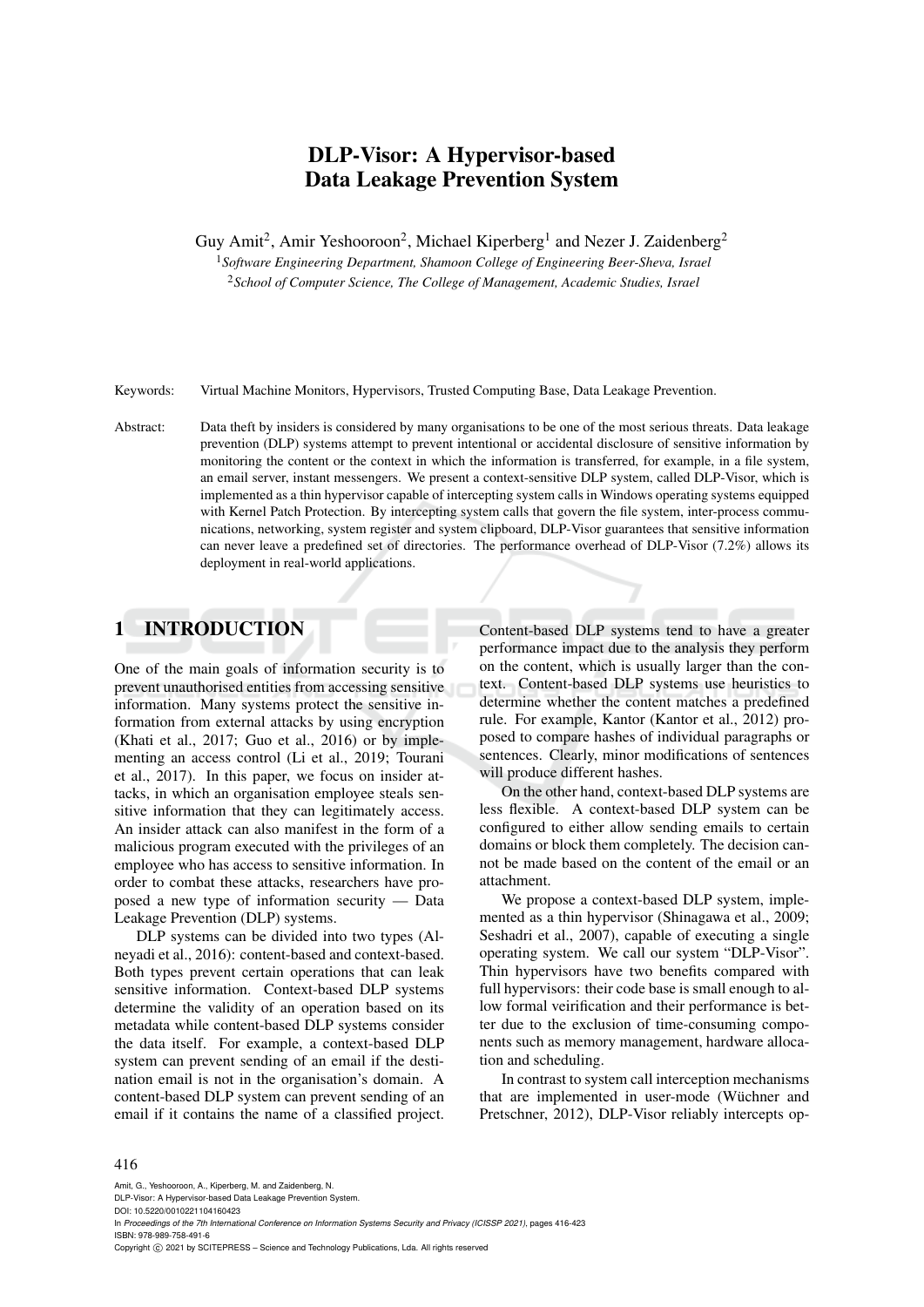erating system events by intercepting kernel-mode functions. Moreover, DLP-Visor, having higher privileges than the operating system, can operate even in the presence of a patch detection mechanism like Microsoft Kernel Patch Protection (Field, 2006).

DLP-Visor allows the system administrator to select a set *S* of directories that contain *sensitive* files. A process that opens a sensitive file becomes *critical* and a file written by a critical process becomes sensitive. The system clipboard becomes sensitive when it receives data from a critical process. When a process receives data from a sensitive clipboard, it becomes critical. In other words, files and the system clipboard act as criticality mediators. In order to prevent information leakage through other channels provided by the operating system, DLP-Visor does not allow critical processes to write to the registry, use network sockets or write to memory of another process. DLP-Visor uses a system call interception mechanism to keep track of the critical processes and restrict their operations.

We make the following assumptions about the abilities of an attacker:

- The attacker does not have kernel-mode privileges.
- The attacker has full (administrator) user-mode rights.

Under these assumptions, we claim that DLP-Visor can provide the following guarantee: *information that resides in sensitive directories cannot be copied outside of them*. In particular, sensitive information cannot be copied to external media, sent in the body of an email or as an attachment, copied to a network folder or uploaded to a website.

The main contributions of the paper are:

- We describe the design of DLP-Visor, a hypervisor-based data leakage prevention system.
- We compare the performance of two system call interception mechanisms.
- We evaluate the performance and security of DLP-Visor.

Our results show that performance degradation due to DLP-Visor is insignificant (7.2 %), allowing its deployment even in high-performance workstations.

## 2 BACKGROUND

Virtualization extensions to CPUs were introduced in 2005-2006 by Intel and AMD. These extensions allow the CPU to execute multiple operating systems simultaneously in isolated environments called "Virtual

Machines" (VMs). The software component that configures and monitors the execution of VMs is called a "Virtual Machine Monitor" (VMM) or a "hypervisor". In particular, the hypervisor can configure the interception of various events that occur in the VMs, e.g. execution of privileged instructions, interrupts, memory accesses, etc. When an event configured for interception occurs, the CPU transfers control from the VM to the hypervisor.

The hypervisor inspects the information that describes the occurred event and reacts accordingly. After completion of the event handling, the hypervisor transfers control back to the VM.

In 2007-2008, AMD and Intel introduced a Secondary-Level Address Translation (SLAT) mechanism to their virtualization extensions, allowing the hypervisor to handle memory virtualization more efficiently. With SLAT, the hypervisor can define a page table for each VM, which defines translation of the VMs' physical addresses to real physical addresses. Each entry of SLAT defines not only the mapping between addresses but also the access rights, thus effectively allowing the hypervisor to intercept accesses to physical pages.

A hypervisor can intercept a wide range of events. We will discuss only those that are relevant to this paper. The first type of event is access to MSRs, special registers used to report the features of a CPU and configure its state. They participate in the configuration of

- 64-bit environments via the EFER MSR;
- system call mechanism via the STAR and SYSENTER families of MSRs; and
- physical memory caching policies via the MTRR family of MSRs, etc.

Two special instructions allow the software to write to and read from MSRs, which are identified by a number. The hypervisor can intercept read and write MSR accesses separately for each MSR. Upon transition to the hypervisor, the number of the MSR and its new value, in the case of a write operation, are reported to the hypervisor.

Exceptions delivery is another type of event. By configuring the exception bitmap field, the hypervisor can intercept an exception before it is delivered to the operating system. Upon transition to the hypervisor, the exception number and error code are reported to the hypervisor.

The last type of event that has relevance to this paper is so-called "EPT-violations"; i.e. access to the VMs' physical addresses that cannot be translated to real physical addresses. In essence, EPT-violations are page-faults in the secondary-level address trans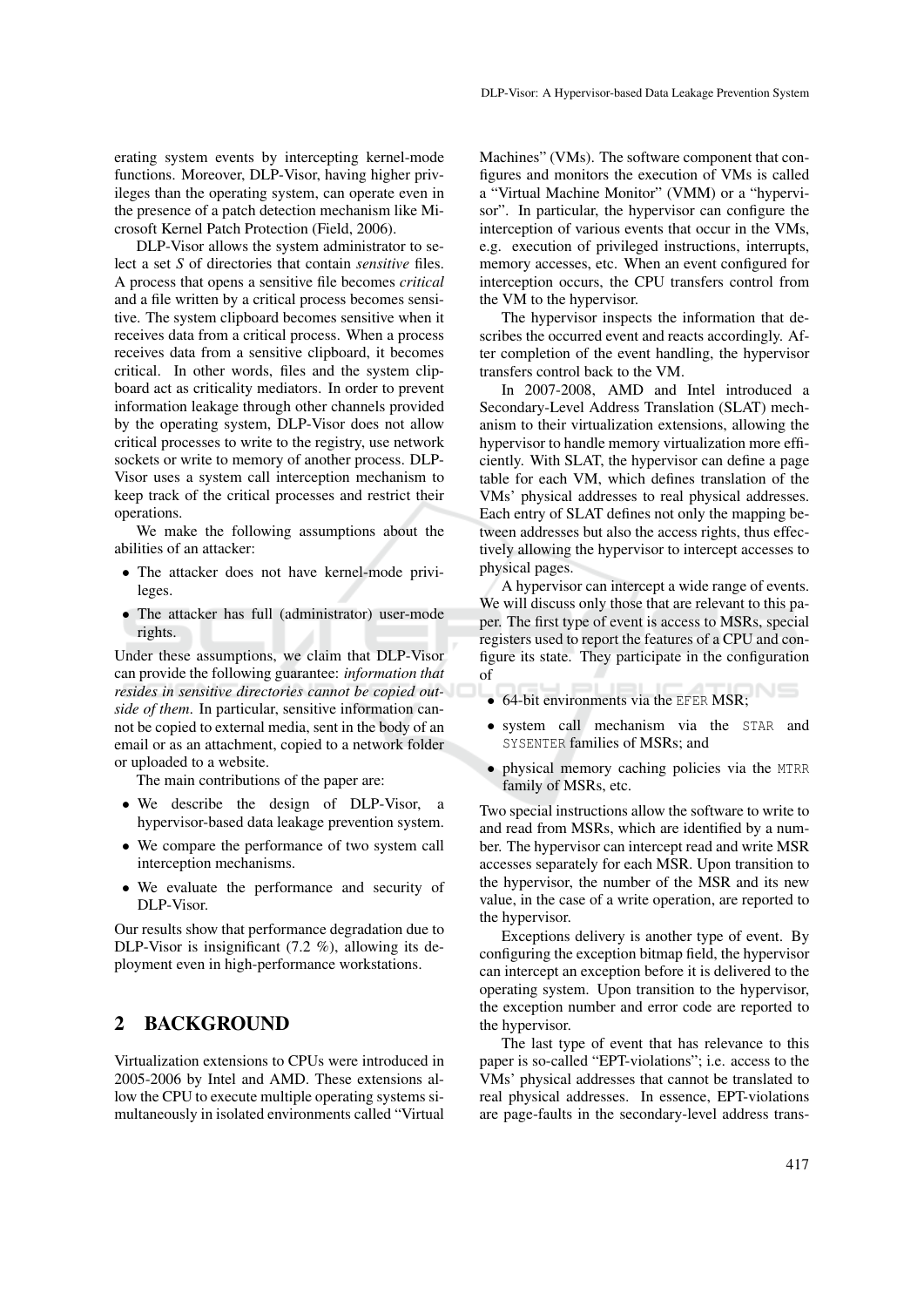lation. EPT-violations can occur either due to absent entries in the secondary-level page table or due to inappropriate rights, e.g. write access to a read-only page. Upon transition to the hypervisor, the virtual and physical addresses are reported to the hypervisor. In addition, the hypervisor receives a value that resembles an error-code. This value can be used to determine the reason for the EPT-violation.

# 3 SYSTEM CALL INTERCEPTION

System call interception enables a software module to monitor the behaviour of an entire operating system or a specific application. This monitoring ability is useful in the implementation of protective, i.e. antivirus, and offensive, i.e. malware, software. System call interception approaches can be divided into two types: user-mode interception and kernel-mode interception. In user-mode interception, the code of the wrapper functions is replaced with a call to a monitor that eventually performs the actual system call. The monitor can inspect: the argument of the system call before its execution and the return values of the system call after its completion. The monitor can also respond to an attempt of system call execution by notifying the user, preventing the system call completely or modifying its arguments.

We note that user-mode interception is vulnerable to user-mode attacks and, therefore, is ineffective in our attack model. For example, a memory corruption attack can overwrite the monitoring system call wrapper with the code of the original system call wrapper, thus disabling the monitoring functionality. Ultimately, an attacker can execute the sysenter or the syscall instruction directly, without even calling the monitoring system call wrapper.

Kernel-mode system call interception can defeat the user-mode attacks by installing the interception mechanism in the kernel itself. Prior to introduction of Microsoft's Kernel Patch Protection (KPP) (Field, 2006), the interception was mainly performed by changing SSDT entries to point to monitoring functions, which then call the original functions. Because SSDT patching was frequently used for malicious purposes, Microsoft decided to prohibit its modification. Microsoft's KPP periodically computes a checksum of SSDT and produces a BSOD when a modification is detected. KPP can also detect modification of the model specific registers involved in system call handling.

Fortunately, in some cases, a hypervisor can hide modification of sensitive registers and data structures,

thus allowing it to intercept system calls in kernelmode even when KPP is active. In this section, we explain how DLP-Visor can intercept not only entries but also exits from system calls.

#### 3.1 Interception of System Call Entries

In order to reduce the interception overhead of irrelevant events, we propose to use a targeted interception mechanism, which allows the hypervisor to intercept only those system calls that need to be monitored. Our approach is inspired by the *Stealth Breakpoints* introduced in (Deng et al., 2013; Lengyel et al., 2014). According to this approach, the hypervisor replaces the first instruction of the function it wishes to intercept with the INT3 instruction. The hypervisor stores the original instruction in its internal data structures. Finally, the hypervisor configures interception of the breakpoint exception. When a breakpoint exception occurs the hypervisor emulates the first instruction, advances the instruction pointer to the next instruction, and continues the VM's execution. This method allows the hypervisor to intercept only the system calls that require monitoring.

The hypervisor can use officially distributed symbol files (Microsoft, 2020b) to find the addresses of the functions that need to be intercepted. Due to address-space layout randomisation (Cook, 2013), the actual addresses of the functions change on every boot, but relative offsets of the functions remain constant. The idea is to statically calculate the offsets of the function that require interception from the system call handler and use them later for calculation of actual addresses. When the operating system writes an address to the IA32\_SYSENTER\_EIP or the IA32 LSTAR MSRs, the hypervisor adds to this address the offsets of the functions than require interception and obtains the actual address in which a breakpoint is inserted.

Unfortunately, KPP triggers a BSOD when it detects modification of the kernel code, such as the breakpoint instruction that the hypervisor inserted. In order to prevent KPP from detecting the breakpoint, the hypervisor marks the page containing the breakpoint is not readable in the SLAT. The code in the page can run without intervention of the hypervisor (with the exception of the INT3 instruction); however, any attempt to read the page is intercepted by the hypervisor. Normally, pages containing code are read only by the KPP mechanism. The hypervisor reacts to such read attempts by emulating the read instruction, advancing the instruction pointer and returning to the VM. During the emulation, the hypervisor re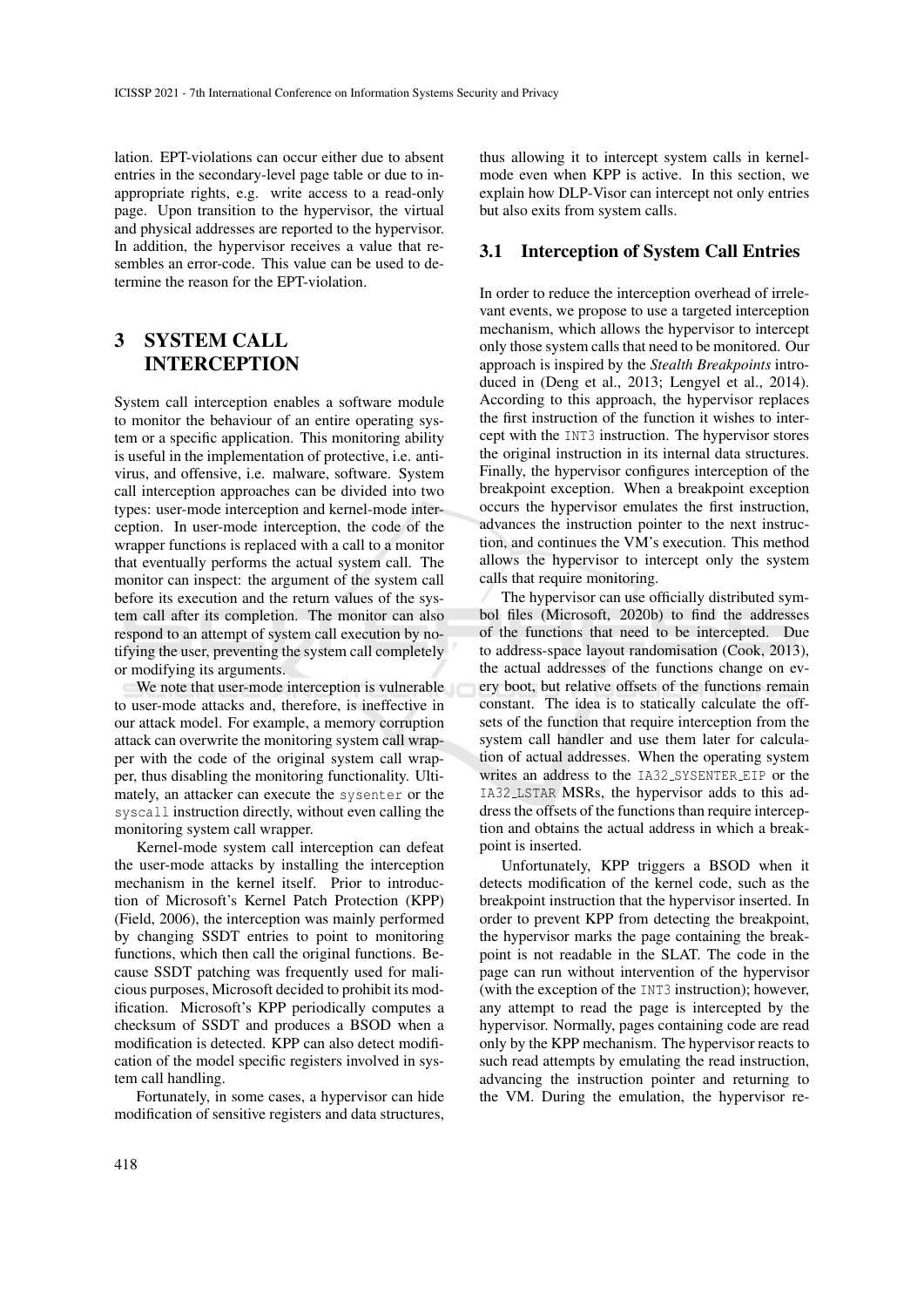Original NtCreateFile:

|                      | NtCreateFile: |  |  |
|----------------------|---------------|--|--|
| 0xfffffffff6b2901c0: | sub rsp, 88h  |  |  |
| 0xfffffffff6b2901c7: | xor eax, eax  |  |  |
| 0xfffffffff6b2901c9: | .             |  |  |

#### Instrumented NtCreateFile:

|                     | NtCreateFile:                           |  |
|---------------------|-----------------------------------------|--|
| 0xffffffff6b2901c0: | int.3                                   |  |
| 0xffffffff6b2901c1: | int.3                                   |  |
| 0xffffffff6b2901c2: | <unreachable fragment=""></unreachable> |  |
| 0xffffffff6b2901c7: | xor eax, eax                            |  |
| 0xffffffff6b2901c9: |                                         |  |

Figure 1: NtCreateFile before and after instrumentation.

turns the original value if KPP attempts to access the INT3 instruction.

#### 3.2 Interception of System Call Returns

Interception of returns from system call handlers is a more challenging task. The idea is to change the return address of the call frame such that the instruction at the new address will trigger the hypervisor. The hypervisor reacts to this event by setting the instruction pointer to the original return address and returning control to the VM.

More precisely, the hypervisor installs two INT3 instructions at the beginning of a function that needs to be intercepted. Figure 1 shows an example of NtCreateFile instrumentation. The purpose of each INT3 instruction is to trigger the hypervisor. The first INT3 instruction triggers the hypervisor on an entry to the intercepted function while the second INT3 triggers the hypervisor on an exit from the intercepted function. The hypervisor reacts to the first INT3 by setting the return address in the call frame to the address of the second INT3. Upon an exit from the intercepted function the second INT3 is executed, triggering the hypervisor. The hypervisor reacts to the second INT3 by setting the instruction pointer to the original return address. The hypervisor does not have to record the original return address before changing it in the call frame because this address is identical for all the system call handlers. Algorithm 1 summarises the operation of the hypervisor with regard to breakpoint handling.

#### 4 SYSTEM DESIGN

The main component of the DLP-Visor is the system call interception mechanism that was described in Section 3. During its initialization, DLP-Visor con-

| Algorithm 1: Algorithm for breakpoint handling. In the          |  |
|-----------------------------------------------------------------|--|
| case of NtCreateFile, InstructionLength is 7 and Emu-           |  |
| lateInstruction() is equivalent to RSP := RSP - $0 \times 88$ . |  |

|     | 1: handled $:=$ FALSE                                         |
|-----|---------------------------------------------------------------|
|     | 2: for all intercepted functions do                           |
| 3:  | <b>if</b> $RIP = Address$ of 1 <sup>st</sup> INT3 <b>then</b> |
| 4:  | $h$ andled := TRUE                                            |
| 5:  | HandleEntry()                                                 |
| 6:  | $STACK[RSP - 8] := RIP + 1$                                   |
| 7:  | $RIP := RIP + InstructionLength$                              |
| 8:  | EmulateInstruction()                                          |
| 9:  | else if $RIP = Address$ of $2nd INT3$ then                    |
| 10: | $handed := TRUE$                                              |
| 11: | HandleExit()                                                  |
| 12: | $RIP := OriginalReturnAddress$                                |
| 13: | end if                                                        |
|     | $14:$ end for                                                 |
|     | 15: <b>if</b> not handled <b>then</b>                         |
| 16: | Inject the exception to the OS                                |

17: end if

figures interception of writes to the IA32 LSTAR or IA32 SYSENTER EIP MSRs, depending on the operating system architecture. When the operating system writes to the appropriate MSR, the hypervisor assumes that the kernel's initialiwation is complete and installw the breakpoints in the system call handlers that require interception. The hypervisor can obtain the addresses of the system call handlers from SSDT or from symbol files. Each entry in the SSDT contains the address of the system call that corresponds to this entry. The indexes of the entries can be hardcoded in the hypervisor or obtained synamically by disassembling the user-mode wrappers.

After completing the breakpoint installation process, DLP-Visor resumes the operating system. The operating system executes normally and DLP-Visor is notified about each entry to- and exit from the system calls that require interception. Table 1 summarises the intercepted system calls and the action performed by DLP-Visor on each system call.

The system calls intercepted by the DLP-Visor can be broadly divided into two categories: (a) informative and (b) operational. Informative system calls modify the internal data structures of the DLP-Visor and the DLP-Visor never blocks these system calls. Operational system calls are those that require filtering. For example, NtCreateUserProcess is an informative system call, whereas NtWriteFile is an operational system call.

DLP-Visor uses two sets in its internal data structures and an additional set for each critical process:

- *S* the set of sensitive files and directories;
- *C* the set of critical processes; and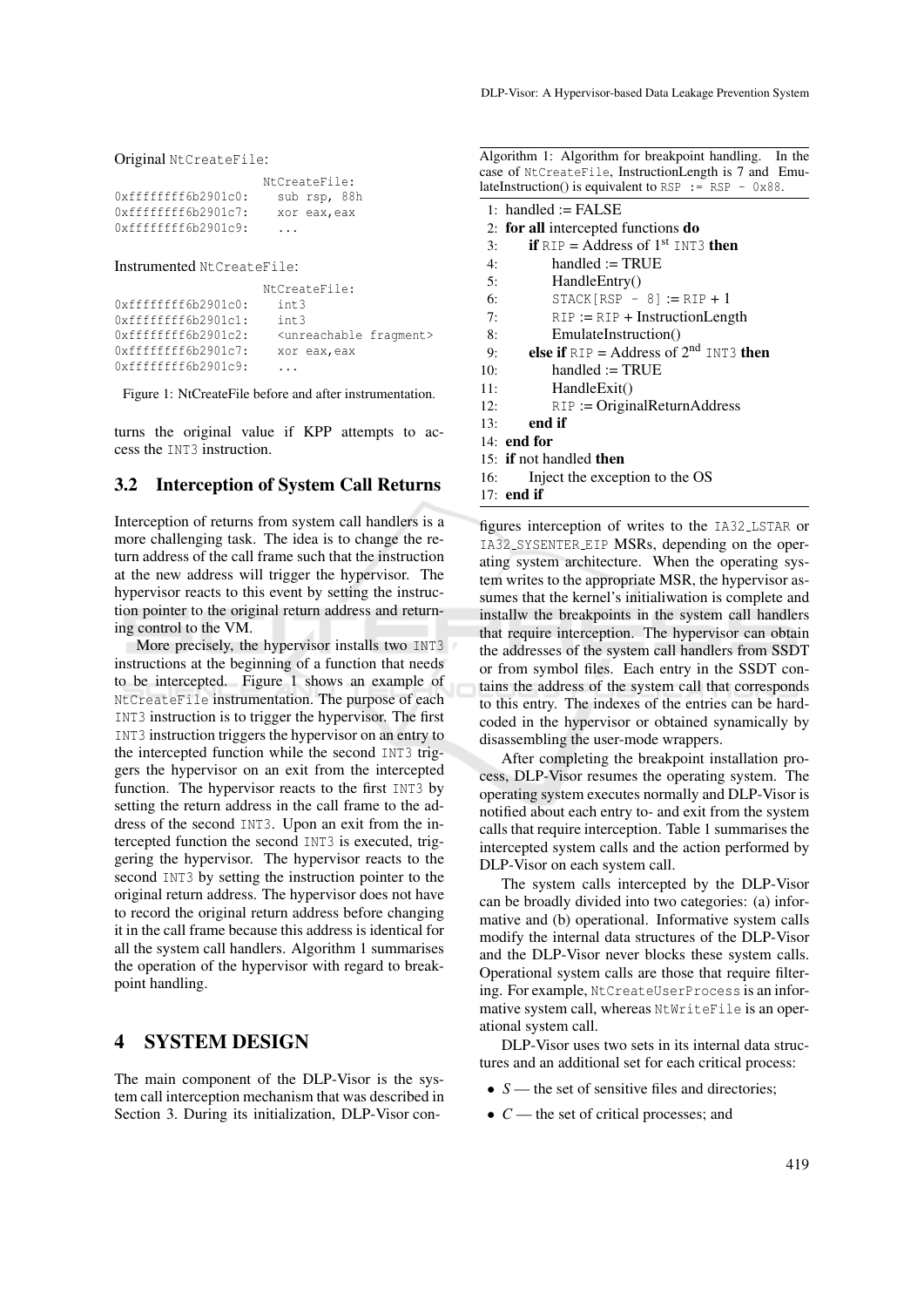| System Call                | When  | Type        | Action                                               |  |
|----------------------------|-------|-------------|------------------------------------------------------|--|
| NtCreateFile/NtOpenFile    | Exit  | Informative | If $d$ is sensitive, mark $p$ as critical.           |  |
| NtCreateFile/NtOpenFile    | Exit  | Informative | Store the directory $d$ of the target file.          |  |
| NtCreateUserProcess        | Exit  | Informative | If $p$ is critical, mark $q$ as critical.            |  |
| <b>NtWriteFile</b>         | Entry | Operational | Block if $p$ is critical and $d$ is not sensitive.   |  |
| NtDeviceIoControlFile      | Entry | Operational | Block if $p$ is critical.                            |  |
| NtSetInformationFile       | Entry | Operational | Block if $p$ is critical and $f$ is sensitive.       |  |
| <b>NtReadVirtualMemory</b> | Entry | Operational | Block if $q$ is critical.                            |  |
| NtWriteVirtualMemory       | Entry | Operational | Block if $p$ is critical.                            |  |
| NtUserSetClipboardData     | Exit  | Informative | If $p$ is critical, mark the clipboard as sensitive. |  |
| NtUserGetClipboardData     | Exit  | Informative | If the clipboard is sensitive, mark $p$ as critical  |  |
| <b>NtSetValueKey</b>       | Entry | Operational | Block if $p$ is critical.                            |  |

Table 1: Intercepted System Calls. The current and the target (where applies) processes are denoted by *p* and *q*, respectively. The directory of the target file *f* is denoted by *d*.

•  $H_p$  — the set of handles to sensitive files in a critical process  $p \in C$ 

Initially, set *S* contains the directories that were selected by the system administrator as sensitive and set *C* is empty. Set *S* may contain a special item  $\circ$  denoting the clipboard. An empty set  $H_p$  is allocated for each newly detected critical process  $p \in C$ . For simplicity, we write  $f \in S$  if *f* belongs to *S* or if *f* resides in a directory that belongs to *S*.

DLP-Visor prevents the execution of system calls by corrupting their arguments. Specifically, NtWriteFile and NtDeviceIoControlFile receive a file handle as their first argument. By setting this argument to INVALID HANDLE VALUE (0), DLP-Visor causes these system calls to fail.

# 5 EVALUATION

This section presents the evaluation of DLP-Visor with respect to security guarantees and performance overhead. The system was tested in a virtualized environment. The exact configuration of the testing environment is presented in Table 2.

Table 2: Testing environment configuration.

| <b>Host CPU</b>  | Intel(R) Core(TM) $i7-10610U$ |
|------------------|-------------------------------|
| Host memory      | 16 GB                         |
| Host OS          | Ubuntu 20.04.1 LTS            |
| VMM              | VMware Workstation 15.5.6     |
| <b>Guest CPU</b> | Intel(R) $Core(TM)$ i7-10610U |
| Guest memory     | 8 GB                          |
| Guest OS         | Windows 10 (19041)            |

#### 5.1 Security

DLP-Visor provides the following security guarantee: *information that resides in sensitive directories can-* *not be copied outside of them*. We assume that an attacker does not have kernel-mode privileges and, therefore, cannot observe the memory or the file system directly. The attacker is forced to use system calls to exfiltrate information from sensitive files. A process becomes critical on the first attempt to access sensitive files. Therefore, the guarantee of DLP-Visor can be formulated as follows: *Critical processes can output their data only to files that reside in sensitive directories*.

We identify the following channels through which critical processes can leak information:

- files using the NtWriteFile or the NtSetInformationFile system call;
- Inter-Process Communication (IPC) using the NtWriteFile system call;
- clipboard using the NtUserSetClipboardData system call;
- drivers using the NtDeviceIoControlFile system call;
- registry using the NtSetValueKey system call; and
- memory using the NtWrite/ReadVirtualMemory system call.

The current implementation of DLP-Visor prevents critical processes from writing to drivers (NtDeviceIoControlFile), the system registry (NtSetValueKey) and the memory of another process (NtWriteVirtualMemory). Likewise, DLP-Visor prohibits reading from the memory of a critical process (NtReadVirtualMemory). In additional, DLP-Visor prohibits moving (renaming) sensitive files using the NtSetInformationFile system call. Writing to file handles that correspond to: files that reside outside sensitive directories, mail slots, and pipes is prohibited as well. The sensitive data can pass freely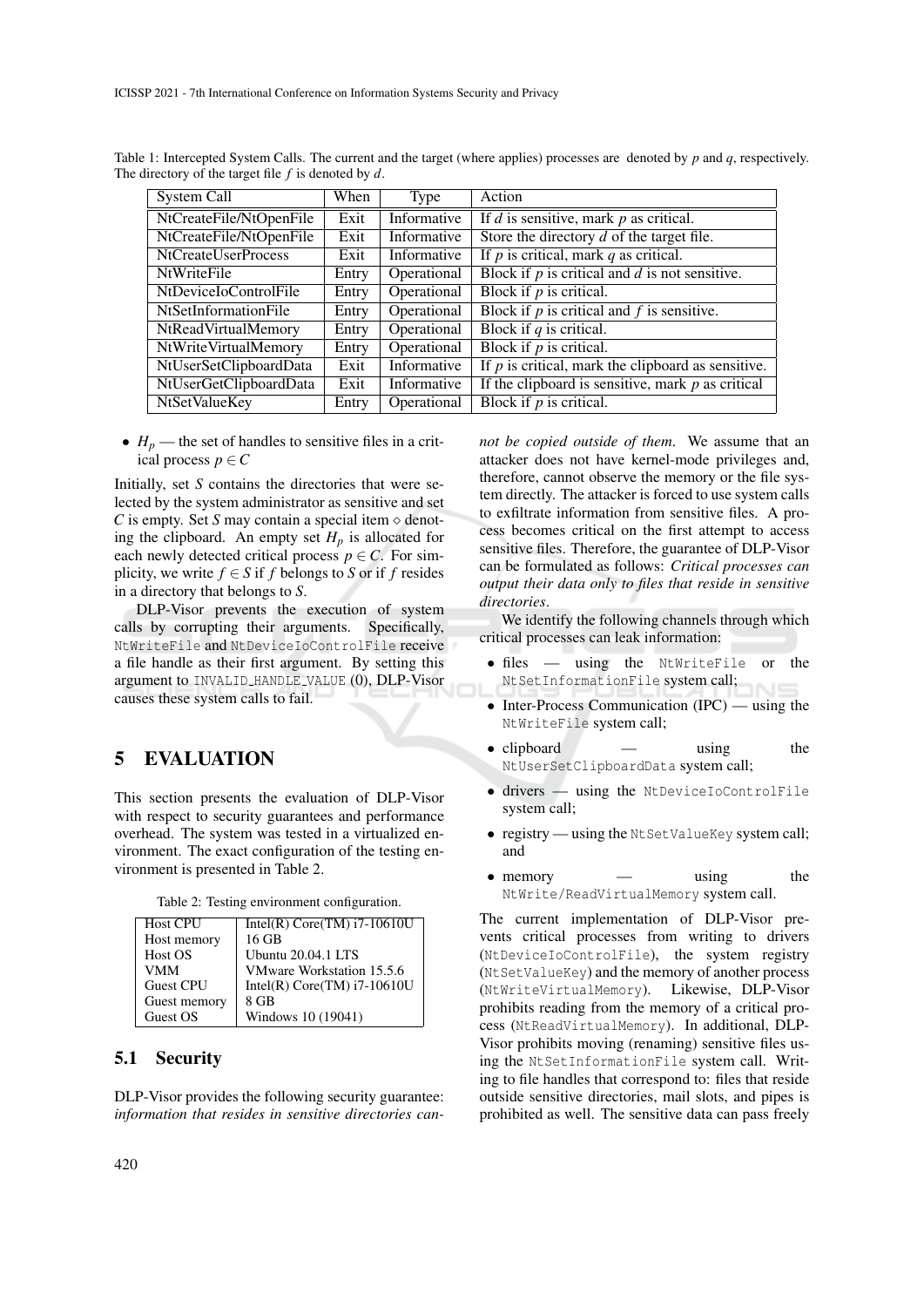between critical processes using the system clipboard, but the critical processes will not be able to output this data outside the sensitive directories.

The current implementation of DLP-Visor is restrictive in terms of functionality available for critical processes. In order to assess the applicability of DLP-Visor to real-world applications, we selected a set of common desktop applications. All applications worked normally, until we pasted a sensitive text. The behaviour of the tested applications after becoming critical was as follows:

- *Microsoft Word* and *Microsoft PowerPoint* after pasting sensitive data, worked normally but failed to save a file in a non-sensitive directory. An error message appeared in response.
- *Microsoft Outlook* after pasting sensitive data, worked normally but it failed to send an email. An error message appeared in response.
- *Microsoft Edge* after pasting sensitive data, displayed an error message about loss of internet connection.
- *FileZilla* on an attempt to transfer a sensitive file to a remote FTP directory, an error message appeared.
- *PuTTY* on an attempt to transfer a sensitive file via SFTP, aborted the connection.
- *Firefox* and *Chrome* terminated after pasting sensitive data due to excessive use of inter-process communication.

In most test cases, the applications behaved in a predictable fashion: after becoming critical, the applications continue to function normally but with certain limitations. Notable exceptions are *Firefox* and *Chrome*, which terminated after becoming critical. This can be explained by the design of these applications. *Firefox* and *Chrome* consist of multiple processes that use inter-process communication mechanisms. Unfortunately, the current implementation of DLP-Visor blocks these mechanisms, resulting in hangs and termination of these applications. We plan to address this issue in future versions of DLP-Visor.

#### 5.2 Performance

DLP-Visor intercepts several system calls. Some of these system calls, notably the NtWriteFile system calls, are frequently called during normal execution. In order to assess the performance degradation due to these interceptions, we ran a benchmarking tool called PCMark (Sibai, 2008) in four configurations: (a) without a hypervisor, (b) with a thin hypervisor without interceptions, (c) with DLP-Visor and (d)

| Category      | No Hypervisor | Hypervisor<br>Thin | DLP-Visor | VirtualBox |
|---------------|---------------|--------------------|-----------|------------|
| App start-up  | 7277          | 7110               | 6358      | 4008       |
| Video         | 2129          | 2307               | 1862      | 1197       |
| Web browsing  | 2067          | 2012               | 2028      | 1390       |
| Spreadsheet   | 4473          | 4420               | 4215      | 2688       |
| Writing       | 5005          | 4928               | 4861      | 2870       |
| Photo editing | 850           | 852                | 817       | 524        |
| Video editing | 903           | 887                | 804       | 650        |

with Oracle VirtualBox (6.1.14) as an example of a full hypervisor, running the same version of Windows with 8GB of RAM. The exact configuration of our testing environment is summarised in Table 2. Table 3 presents the scores that were given by PCMark in each configuration for every category. As expected, the performance degradation of a thin hypervisor is negligible ( $\approx 1.7\%$  on average), whereas the performance degradation of a full hypervisor is unacceptably high ( $\approx 38.6\%$  on average). The average performance overhead of DLP-Visor is  $\approx$  7.2%. We believe that this performance degradation will not have a considerable negative impact on user experience.

In some tests, the results seem counter-intuitive due to measurement errors. For example, in the "Video conferencing" test, the system performed better in the "Thin hypervisor" configuration than without a hypervisor. Another example is the "Web browsing" test, in which DLP-Visor performed better than a thin hypervisor.

## 6 RELATED WORK

DLP-Visor is based on two somewhat independent fields in software security: data leakage prevention and virtual machine introspection. In this section, we describe the similarities (and dissimilarities) among previous works in these fields and DLP-Visor.

Data leakage prevention systems can be divided into two categories (Alneyadi et al., 2016): contextsensitive and content-sensitive. Content-sensitive DLP systems use regular expressions, statistical methods or advanced hashing techniques to identify sensitive data exfiltration attempts (McAfee, 2020; Microsoft, 2020a; Google, 2020; Checkpoint, 2020; Shvartzshnaider et al., 2019). As such, these methods are not able to identify leakage of transformed or encrypted data.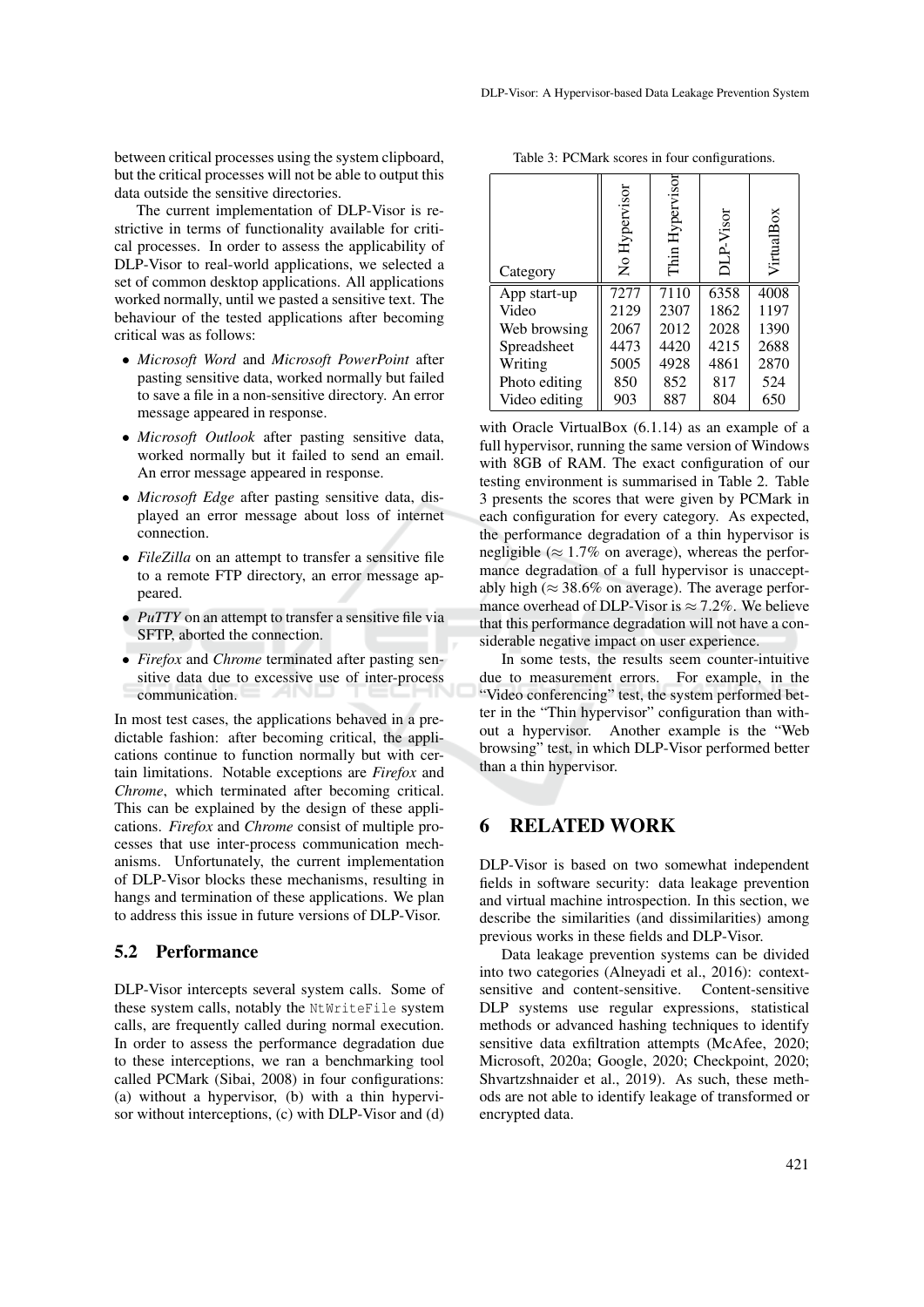Some context-sensitive DLP systems work according to coarse security policies, such as preventing users from using removable media (Halpert, 2004). DLP-Visor provides a more fine-grained configuration of sensitive and restricted locations.

The idea of sensitiveness that spreads between files touched by processes was first introduced in (Petkovic et al., 2012). The authors proposed a kernel module for the Linux operating system that monitors the operations performed on the filesystem. Specifically, after a process performs a read from a sensitive file, all its subsequent writes mark the target files as sensitive. DLP-Visor generalises this idea to the clipboard, memory and network channels, and adapts to the Windows operating system.

UC4Win (Wüchner and Pretschner, 2012) is probably closest to DLP-Visor's approach. UC4Win monitors system calls and matches them against a set of predefined rules. The rules determine whether the system call shall be allowed. Unlike DLP-Visor, UC4Win uses user-mode interception of system, which can be easily circumvented.

Virtual machine introspection allows the hypervisor to intercept various events occurring in the operating system. The first system to use virtualization extensions for introspection was Ether (Dinaburg et al., 2008), which used page-faults for system call tracing. We showed that interception of page-faults can severely degrade overall system performance.

Spider (Deng et al., 2013) is a stealthy breakpoint installation framework based on KVM, a full hypervisor. Spider is suitable for installing breakpoints in user-mode applications. The idea of stealthy breakpoints was later extended in Drakvuf (Lengyel et al., 2014), which is based on Xen, another full hypervisor. As shown by our experimental results, full hypervisors have a much higher performance overhead than thin hypervisors, like DLP-Visor. Recently, Drakvuf was ported to ARM (Proskurin et al., 2018), Because Drakvuf and DLP-Visor use similar underlying mechanisms, we believe that DLP-Visor can be ported as well.

# 7 CONCLUSIONS

In this paper, we presented DLP-Visor, a hypervisorbased context-sensitive data leakage prevention system. We showed that the performance overhead allows DLP-Visor to be deployed in practice. Despite the limitations imposed by current implementation of DLP-Visor, it can be applied to most real-world applications. We believe that future versions of DLP-Visor will address these limitations.

### REFERENCES

- Alneyadi, S., Sithirasenan, E., and Muthukkumarasamy, V. (2016). A survey on data leakage prevention systems. *Journal of Network and Computer Applications*, 62:137–152.
- Checkpoint (2017 (accessed Sep 19, 2020)). *Data Loss Prevention Software Blade*. Checkpoint.
- Cook, K. (2013). Kernel address space layout randomization. *Linux Security Summit*.
- Deng, Z., Zhang, X., and Xu, D. (2013). Spider: Stealthy binary program instrumentation and debugging via hardware virtualization. In *Proceedings of the 29th Annual Computer Security Applications Conference*, pages 289–298.
- Dinaburg, A., Royal, P., Sharif, M., and Lee, W. (2008). Ether: malware analysis via hardware virtualization extensions. In *Proceedings of the 15th ACM conference on Computer and communications security*, pages 51–62.
- Field, S. (2006). An introduction to kernel patch protection.
- Google (2016 (accessed Sep 19, 2020)). *Scan your email traffic using data loss prevention*.
- Guo, C., Zhuang, R., Jie, Y., Ren, Y., Wu, T., and Choo, K.- K. R. (2016). Fine-grained database field search using attribute-based encryption for e-healthcare clouds. *Journal of medical systems*, 40(11):235.
- Halpert, B. (2004). Mobile device security. In *Proceedings of the 1st annual conference on Information security curriculum development*, pages 99–101.
- Kantor, A., Antebi, L., Kirsch, Y., and Bialik, U. (2012). Methods for document-to-template matching for dataleak prevention. US Patent 8,254,698.
- Khati, L., Mouha, N., and Vergnaud, D. (2017). Full disk encryption: bridging theory and practice. In *Cryptographers' Track at the RSA Conference*, pages 241– 257. Springer.
- Lengyel, T. K., Maresca, S., Payne, B. D., Webster, G. D., Vogl, S., and Kiayias, A. (2014). Scalability, fidelity and stealth in the drakvuf dynamic malware analysis system. In *Proceedings of the 30th Annual Computer Security Applications Conference*, pages 386–395.
- Li, J., Chen, N., and Zhang, Y. (2019). Extended file hierarchy access control scheme with attribute based encryption in cloud computing. *IEEE Transactions on Emerging Topics in Computing*.
- McAfee (2017 (accessed Sep 19, 2020)). *Total Protection for Data Loss Prevention (DLP)*.
- Microsoft (2018 (accessed Sep 19, 2020)b). *Microsoft public symbol server*.
- Microsoft (2020 (accessed Sep 19, 2020)a). *Data loss prevention in Exchange Server*.
- Petkovic, M., Popovic, M., Basicevic, I., and Saric, D. (2012). A host based method for data leak protection by tracking sensitive data flow. In *2012 IEEE 19th International Conference and Workshops on Engineering of Computer-Based Systems*, pages 267– 274. IEEE.